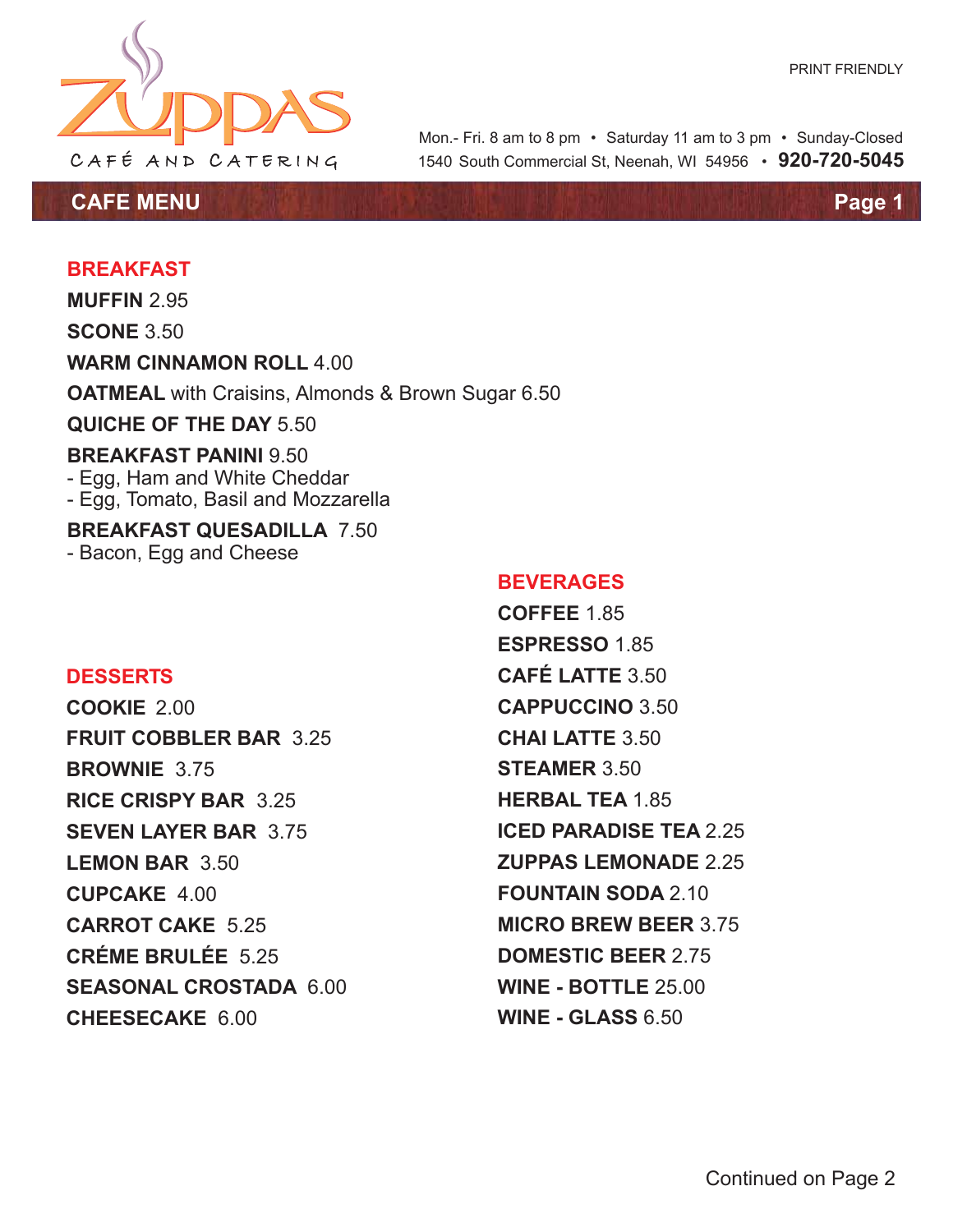

1540 South Commercial St, Neenah, WI 54956 • **920-720-5045** Mon.- Fri. 8 am to 8 pm • Saturday 11 am to 3 pm • Sunday-Closed

**CAFE MENU Page 2**

## **SALADS**

**CAESAR SALAD** SM 8.75 LG 10.95 Add a Grilled Portobello or Chicken Breast for 3.00

#### **WARM PEAR** 11.75

Baby Greens, Pears, Blue Cheese, Nuts and Dried Cranberries tossed with Warm Honey Balsamic Vinaigrette

# **TRIO OF CHICKEN** 12.75

Curried, Pesto & Waldorf Chicken Salads on Greens

## **THAI CHICKEN SALAD** 12.25

Grilled Chicken with Oranges, Crunchy Noodles, Almonds, Coconut and Pineapple on Greens with a Curry Vinaigrette

#### **GRILLED VEGGIE SALAD** 11.75

Mixed Greens topped with Grilled Vegetables, Goat Cheese, Avocado, Sunflower Seeds and Balsamic Vinaigrette

#### **COBB SALAD** 12.75

Baby Spinach, Avocado, Bacon, Blue Cheese, Grilled Chicken Breast, Egg, Tomatoes, Cucumbers and Italian Vinaigrette

## **BUILD YOUR OWN SALAD**

Choose Up to Five Toppings on a Bed of Mixed Greens, Romaine or Spinach SM 8.50 LG 10.50 \*Add Grilled Chicken to Any Salad for \$3.00

#### **SANDWICHES**

**SMOKED TURKEY BREAST 8.75** with Herb Cream Cheese, Pears, Greens and Cranberry Mayo, on Cranberry Walnut Multi-Grain Bread

**HAM AND BRIE 8.95** on Pretzel Bread with Apricot Mayo

## **WALDORF CHICKEN SALAD 8.75**

on Whole Wheat Bread with Lettuce

**ROAST BEEF & WHITE CHEDDAR 9.50** with Avocado, Spinach, Tomato and Chipotle Mayo on Tomato Focaccia

#### **EGG SALAD SANDWICH 8.95**

with Roma Tomatoes and Arugula on a Croissant

## **MAINE LOBSTER SALAD 17.50**

with Greens on a Brioche Roll (not available as 1/2 sandwich)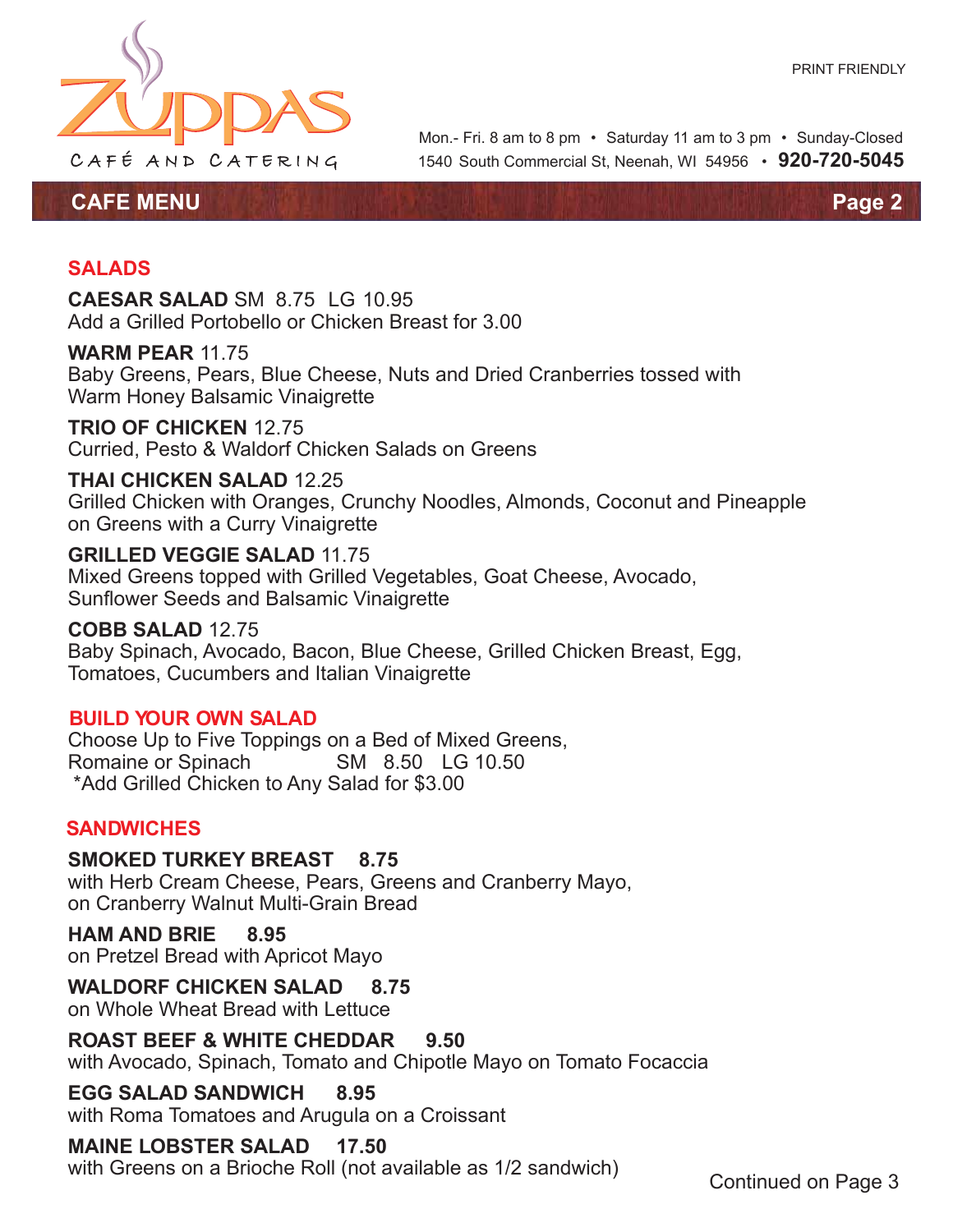

**CAFE MENU Page 3**

1540 South Commercial St, Neenah, WI 54956 • **920-720-5045** Mon.- Fri. 8 am to 8 pm • Saturday 11 am to 3 pm • Sunday-Closed

## **WRAPS**

**CURRY CHICKEN SALAD** 8.95

**ASIAN TUNA SALAD** 9.25 with Wasabi Soy Ginger Dipping Sauce

**GRILLED VEGETABLE** 9.25 with Hummus, Spinach, Goat Cheese and Grilled Veggies

## **HOT SANDWICHES**

**SHREDDED BEEF** 11.95 on an Onion Roll with Sharp Cheddar Cheese

**PULLED BBQ PORK** 12.50 on an Onion Roll with Spicy Coleslaw

## **PANINI GRILLS**

**TURKEY CLUB** 9.95 with Bacon, Pesto, Tomatoes & Mozzarella

**FRESH MOZZARELLA** 9.50 with Tomatoes, Pesto & Parmesan

**CHIPOTLE BBQ CHICKEN** 9.95 with Cilantro and Smoked Peppercorn Gouda Cheese

**HAM & WHITE CHEDDAR** 9.50

**PORTOBELLO MUSHROOM** 9.95 with Spinach, Swiss and Feta Cheese

**CLASSIC REUBEN** 10.75 Corned Beef, Swiss Cheese and Sauerkraut on Marble Rye with Thousand Island Dipping Sauce

**TUNA MELT** 9.95 with Dried Cranberries, Apricots and Muenster Cheese

**GRILLED CHEESE** 8.95 Served with Tomato Basil Soup for Dipping

## **SIDES**

**HOMEMADE POTATO CHIPS** 3.50 **MAC & CHEESE** 3.50

Sandwiches, Paninis & Wraps are Served with a Choice of Potato Chips, Mac & Cheese or Side Salad \*Gluten Free Bread is Available for Additional \$1.50